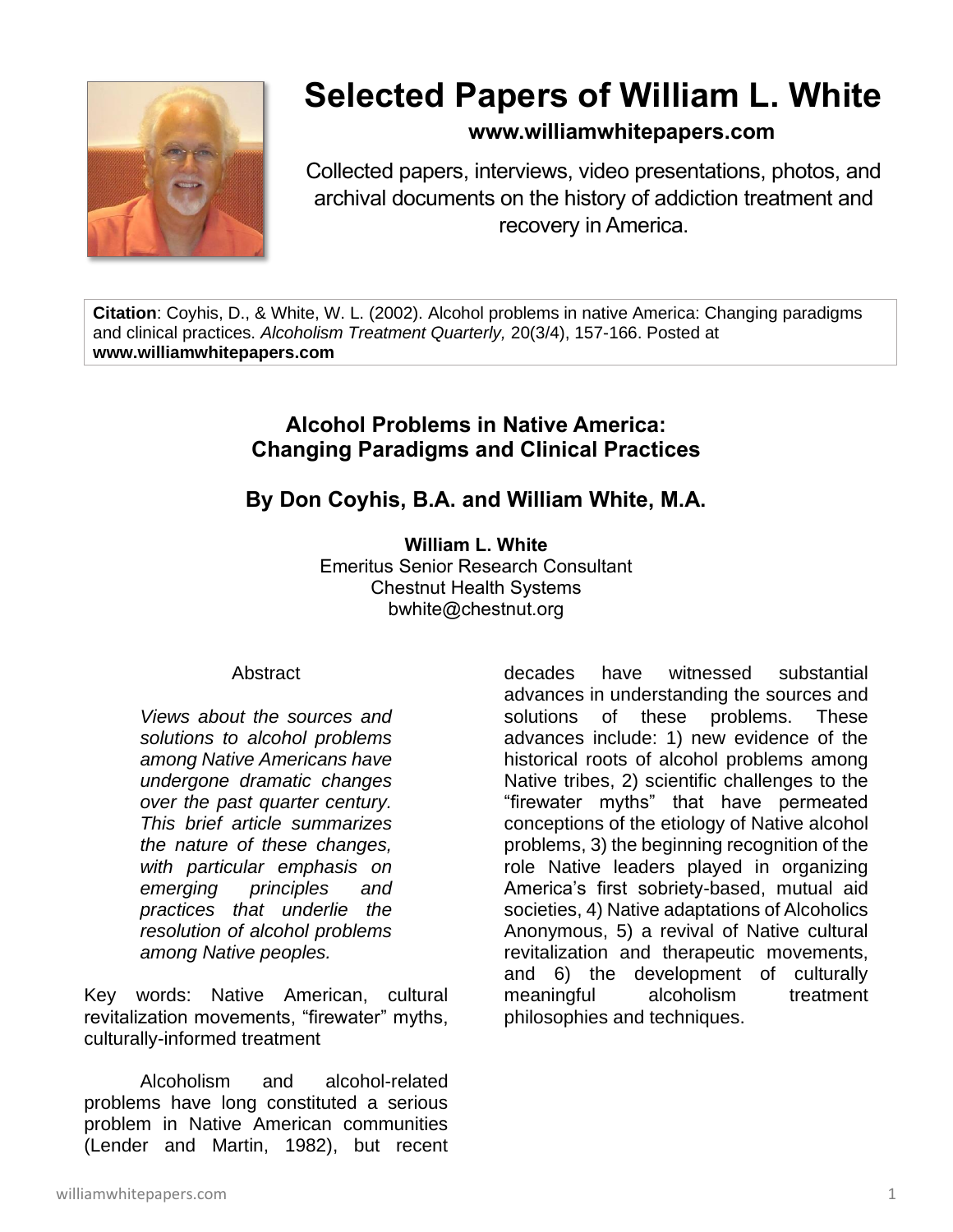### **The Rise of Native Alcohol Problems**

MacAndrew and Edgerton's (1969) landmark study, *Drunken Comportment*, and the historical investigations that followed (Mancall, 1995; Unrau, 1996), collectively challenge the long-held view that initial Native American contact with alcohol was one of instant personal and cultural devastation. Three conclusions stand out in this new historical research.

First, Native tribes had a commanding knowledge of botanical pharmacology, and many tribes had long ritualized the use of psychoactive drugs, including potent forms of tobacco, datura, and peyote, in ways that minimized their harmful effects and maximized their benefit to the individual and the tribe. Contrary to popular perception, there were also tribes such as the Pima, Papago, Apache, Coahulitec, Yuma, and Pueblo that had ritualized the use of fermented alcohol long before their first contacts with Europeans. While most Native tribes in what is today the United States and Canada were not exposed to alcohol prior to European contact, some tribes had culturally managed such use for centuries before the first Europeans arrived in the Americas (Westermeyer, 1996).

Second, the initial response of Native peoples to alcohol following European contact was not one of widespread alcoholism. Rather than infatuation, most Native peoples initially responded to alcohol with distaste and suspicion. They considered drunkenness "degrading to free men" and questioned the motives of those who would offer a substance that was so offensive to the senses and that made men foolish (Andersen, 1988). Most Native people who did drink alcohol were reported to show "remarkable restraint while in their cups." Most drank alcohol only during social or trading contact with Whites. As a result, early Native drinking, in its moderation and excess, tended to mirror the consumption patterns promoted by the English, Spanish, French, Dutch, Spanish and Russians and from whom they learned the practice. Drinking and intoxication did not reflect their normal daily life and habits, but became

increasingly disruptive as it was modeled on the "frontier drinking" patterns of soldiers, trappers, and traders (MacAndrew and Edgerton, 1969; Winkler, 1968).

Third, native alcohol problems and alcoholism emerged as Native tribes came under physical and cultural assault, and as alcohol shifted from a benign token of social contact between Euro-Americans and Indians to a tool of economic, political and sexual exploitation. The new historical studies confirm an almost linear relationship between the rise of Native alcohol problems and the disruption or disintegration of tribal cultures.

#### **"Firewater Myths"**

From their beginning, Native drinking behavior and alcohol problems were framed by Euro-Americans in ways that provided ideological support for the vision of "Manifest Destiny." White drunkenness was interpreted as the misbehavior of an individual; Native drunkenness was interpreted in terms of the inferiority of a race (Mosher, 1975). What emerged was a set of beliefs, known as "firewater myths," that misrepresented the history, nature, sources and potential solutions to Native alcohol problems. These myths proclaimed that Indian people: 1) had an insatiable appetite for alcohol, 2) were hypersensitive to alcohol (couldn't "hold their liquor"), 3) were dangerously violent when intoxicated, 4) were inordinately vulnerable to addiction to alcohol, and 5) could not resolve such problems on their own (Westermeyer, 1974; Leland, 1976).

The scientific literature of recent decades has challenged these myths by documenting the wide variability of alcohol problems across and within Native tribes, and by refuting claims of genetic or other biological anomalies that render Native peoples particularly vulnerable to alcoholism. Also criticized have been scientific and popular reports that, by framing all Native alcohol problems as "alcoholism" and by inflating and overdramatizing such problems, have stigmatized whole tribes (and a whole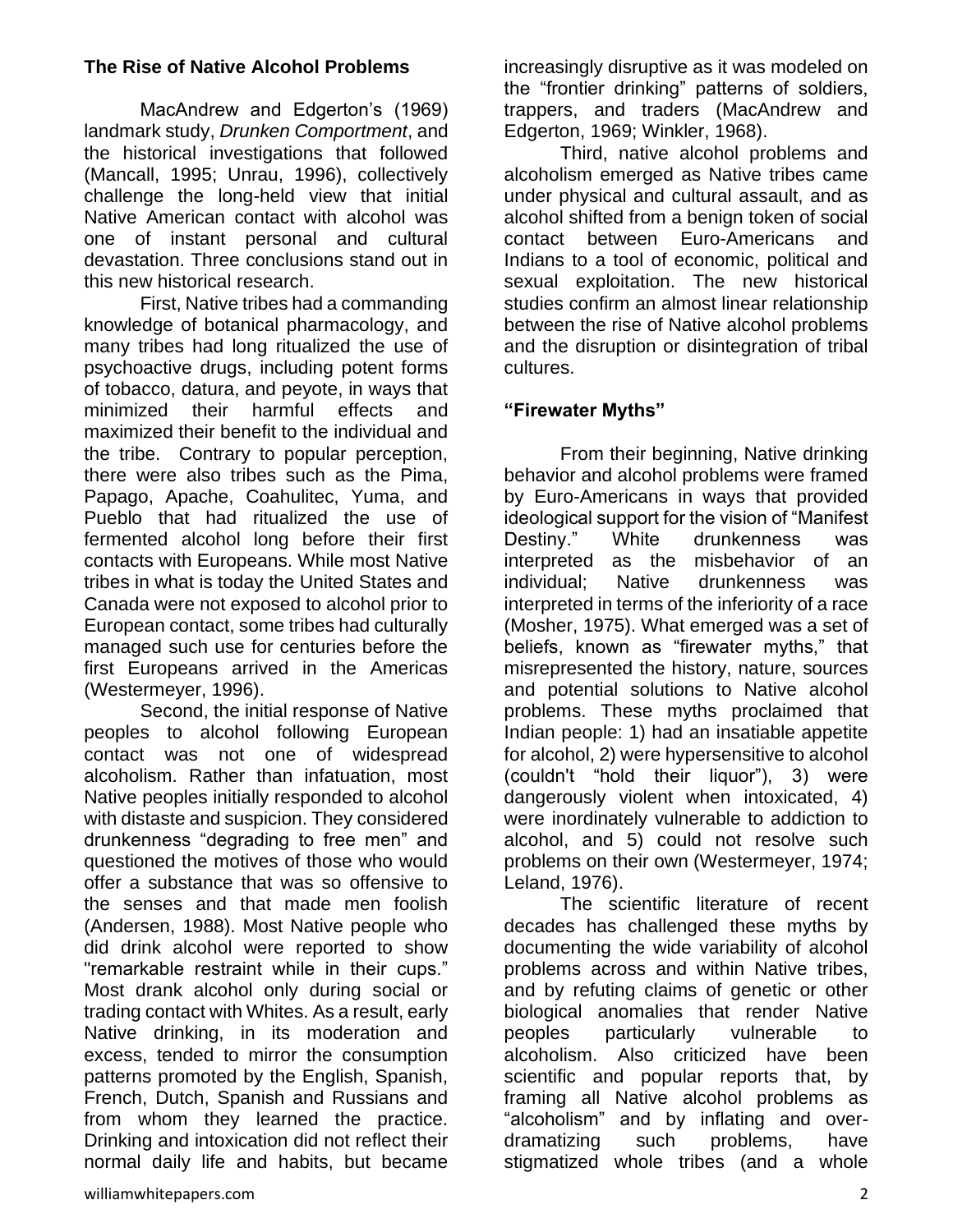people) (Westermeyer and Baker, 1986; May, 1994; Mancall, 1995; Westermeyer, 1996). After reviewing the historical and scientific evidence, Dwight Heath (1983) concluded that the "stereotype of 'the drunken Indian' is not generally accurate today, and appears never to have been."

The "drunken Indian" stereotype, and the "firewater myths" that undergird it, have long served to sustain "systems of subordination and domination" (Morgan, 1983). Such perceptions and beliefs, by defining Indian peoples as biologically and culturally inferior, provided part of the conscience-salving justification for the decimation of Native tribes over the extended period of Indian-European contact and conflict. Several observers (see Mosher, 1975 and Holmes and Antell, 2001) have suggested that modern discussions of alcohol and Indians continue to reflect notions of inferiority and superiority, and may serve similar functions in maintaining relationships of unequal power and status. As these "firewater myths" and their political and economic functions have been exposed and challenged in recent decades, ethnohistorical theories emphasizing social learning, cultural trauma and continued patterns of subjugation and domination are replacing biological theories on the root causes of Native alcohol problems. These emerging theories tend to shift the locus of intervention into alcohol problems from the individual alone to the community and the larger historical, political, economic and cultural contexts in which alcohol problems arise and are sustained.

#### **Native Resistance and Recovery**

The story of the rise of alcohol problems among Native tribes is not one of passive destruction, but of active resistance and recovery. Native leaders actively resisted the infusion of alcohol into tribal life by castigating alcohol as "fool's water," "the Devil' spittle," or "white man's poison" and calling attention to its destructive effects on Native peoples. They advocated the legal banishment of the exploitive whiskey trade a practice in which traders would arrive in Native villages with 30 or 40 kegs of whiskey and, once the Natives were intoxicated, take a season's worth of skins in return for watered-down booze spiked with strychnine, red peppers, gunpowder and opium (Anderson, 1988; Kennedy, 1997).

Native leaders also birthed abstinence-based cultural revitalization and therapeutic movements that constitute the earliest organized frameworks for alcoholism recovery in America. It is only recently that the contributions of these movements to the history of alcoholism recovery in America have begun to be recognized (White, 2000, 2001). The beginning of alcoholic mutual aid societies is usually attributed to the Washingtonian revival of the 1840s, but abstinence-based support structures have much earlier and more enduring roots within Native America cultures.

Early Native recovery support structures included the Delaware prophet movements (Wyoming Woman, Papounhan, Wangomend, Neolin, and Scatttameck), the Christian Indian revivalists (William Apess and Samson Occom), the Handsome Lake movement--also known as the Longhouse Religion, the Shawnee Prophet (Tenskwatawa) and Kickapoo Prophet (Kennekuk) movements, the Indian temperance societies, the Indian Shaker Church and the Native American Church. These movements offered a culturally viable rationale for the rejection of alcohol, purification and healing rituals, a new code of living (the "Peyote Way," the "Red Road"), a new personal identity, sober role models, a means of repairing family and social relationships, and an esteem-affirming reconnection with ancestral and contemporary Native cultures. The rich and continuing history of these movements confirms that alcoholism recovery is a living reality in Native communities and has been for more than 250 years (White, 2001).

#### **The "Indianization of AA"**

Suggestions that Alcoholics Anonymous (A.A.) is not appropriate for Native Americans have been countered in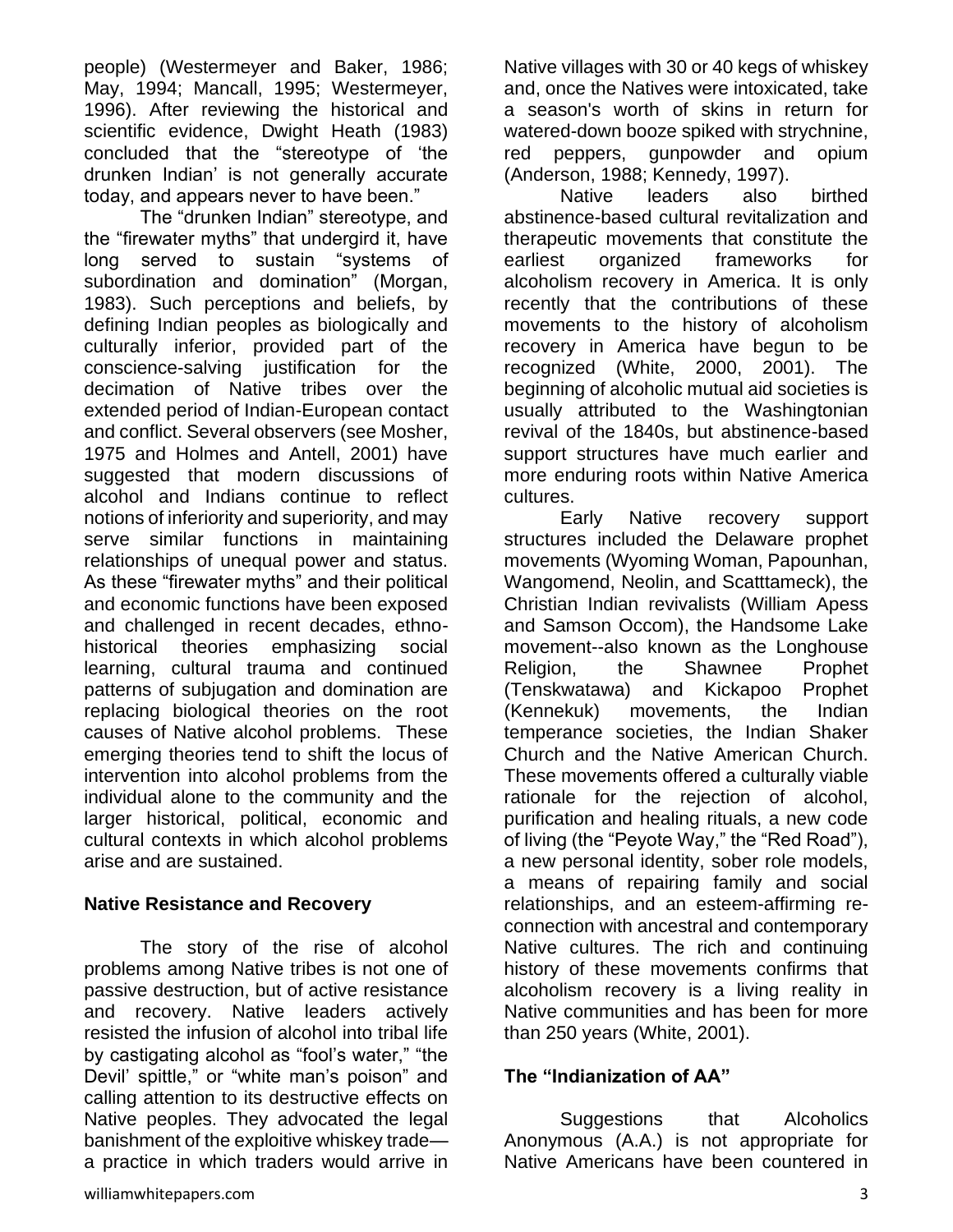recent decades by A.A. Literature for Native Americans (*A.A. for the Native North American*, 1989), Native adaptations of A.A.'s Twelve Steps, Native refinement of A.A. meeting rituals, the growth of A.A. meetings conducted in Native languages, and an annual National/International Native American Indian AA (NAIAA) convention (JiIek-Aall, 1981; Coyhis, 1990, 2000). Socalled "Indian A.A." meetings often start late and end late, provide long breaks for socializing, include family members and children, impose no time limits for speakers, integrate A.A. and Native cultural ideas and slogans, replace references to the Christian "God" with "the Creator" or "Great Spirit," and replace the affirmation of "powerlessness" with a focus on the acquisition of power over personal and tribal life (Jilek-Aall, 1981; Womak, 1996; Simonelli, 1993). A significant milestone in this "Indianization" of A.A. is the imminent release of a Native adaptation of the basic text of Alcoholics Anonymous by White Bison, Inc. that includes Native frameworks and stories of alcoholism recovery. The publication of this book culminates a trend of Indian people claiming and sharing their own stories of addiction and recovery (Manacle, 1993; Red Road).

#### **Cultural Revitalization and Healing Movements**

Many of the earlier noted abstinencebased, religious and cultural revitalization movements such as the Native American Church and the Indian Shaker Church continue to flourish today in Native communities. What is equally noteworthy is the revival of earlier cultural practices such as the sweat lodge, the Gourd Dance, the Sun Dance and the Guardian Spirit Ceremony that some Native people are using therapeutically to initiate or anchor their recovery from alcoholism (Jilek, 1978; Jilek, 1994). New movements that are expanding cultural pathways to recovery include the Red Road approach to sobriety- -created by Gene Thin Elk (Lakota-South Dakota), People in Prison Entering Sobriety (PIPES), and an emerging Wellbriety Movement that places sobriety within a larger framework of physical, emotional, spiritual and relational health. The Wellbriety Movement is serving as a focal point for organizing recovery support structures in Indian Country and incorporating culturallybased recovery tools into alcoholism treatment programs (Coyhis, 1999). The birth of organizations like White Bison, Inc. signals the involvement and leadership of Indian communities in a new grassroots recovery advocacy movement in the United States (www.whitebison.org; www.recoveryadvocacy.org).

## **Culturally-informed Treatment**

Native alcoholism treatment programs have evolved administratively through the Office of Economic Opportunity in the 1960s, the National Institute on Alcohol Abuse and Alcoholism in the early 1970s, the Indian Health Service's Office of Alcoholism Programs (beginning in 1976), and, recently, a trend toward tribal sponsorship. Through these transitions, treatment programs that serve Native populations have begun to incorporate more culturally-informed philosophies and techniques. These programs are linking treatment to Native communities via tribal sponsorship, involving tribal elders as advisors and teachers, integrating Native healers into the treatment team, recruiting and training Native addiction counselors, and using history and culture as tools of liberation. They are also incorporating culturally-grounded ideas such as medicine wheel teachings; traditional ceremonies like the Sacred Pipe and spirit dances; purification and healing rituals such as the sweat lodge and the peyote ritual; and engaging kinship and community networks for long-term support for recovery (Anderson, 1992; Abbott, 1998; McCormick, 2000). Culturally-informed treatment of Native alcohol problems is grounded in tribal values and folkways. Compared to traditional treatment, it utilizes less confrontation and questioning, is quieter (less pressure for self-disclosure and more respectful of silence), and places greater emphasis on spirituality (French, 2000).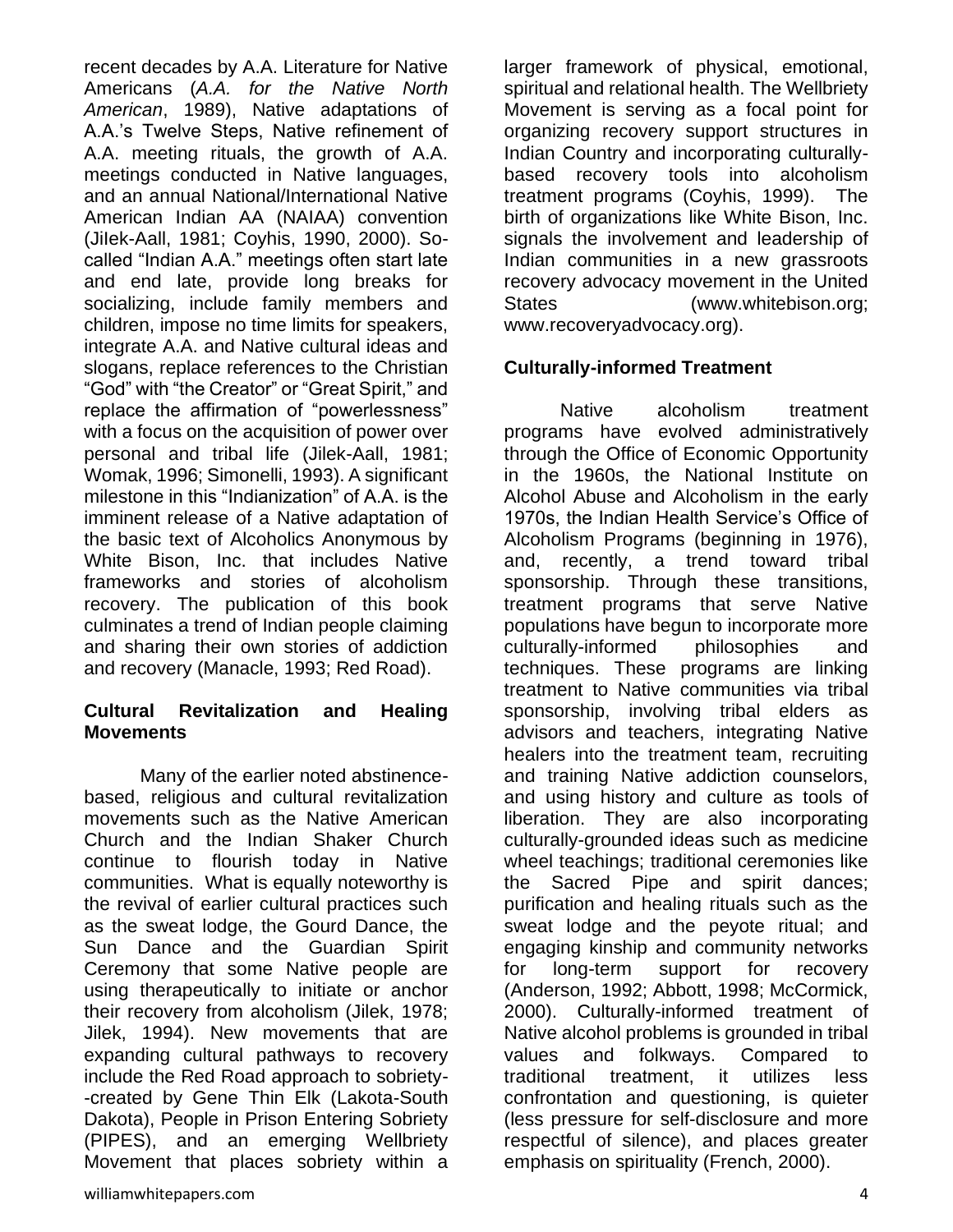Culturally-informed treatment seeks to understand the wounded individual in the context of the historical and continued wounding of the Native tribal culture of which he or she is a part. It recognizes that, as *The Red Road to Wellbriety* teaches, "healthy seeds cannot grow in diseased soil." It seeks not just the healing of the individual, but the healing of the community within which that individual is nested. As such, the goal of culture-congenial alcoholism treatment is viewed as a restoration of harmony between the individual, the family, the tribe, and the world. In contrast to interventions grounded in Western medicine, it is more holistic more focused on creating a better person in the context of family and clan than on symptom suppression. Ernie Benedict, a Mohawk elder, explains:

*The difference that exists is that the White doctor's medicines tend to be very mechanical. The person is repaired but he is not better than he was before. It is possible in the Indian way to be a better person after going through a sickness followed by the proper medicine* (Quoted in Jilek, 1978).

**Recovery and Community** No recent tribal response to alcoholism has galvanized more public and professional notice than that of the community of Alkali Lake, British Columbia. The Shuswap tribal community in Alkali Lake was so plagued with alcoholism that surrounding communities referred to it as "Alcohol Lake." The change began in 1971, when Phyllis and Andy Chelsea made a commitment to stop drinking and to confront the pervasive problem of alcoholism in their community. When Andy Chelsea was subsequently elected Chief of the Shuswap Tribe, he began promoting A.A. meetings, arresting bootleggers (including his own mother), confronting the drunkenness of public officials, and staging interventions to get community members into treatment. Tribal traditions were revitalized for both the adults and children of the community. Educational and job development programs were initiated for those in recovery. Over a period of ten years, this sustained effort

reduced alcoholism from nearly 100 percent of the tribe to less than 5 percent (Chelsea and Chelsea, 1985; Taylor, 1987).

The proclamation of Chief Andy Chelsea that "the community is the treatment center" (quoted in Abbot, 1998) illustrates a collectivist, as opposed to individualistic, approach to the resolution of alcohol problems. Native frameworks of recovery have always been, and continue to be, framed in terms of an inextricable link between hope for the individual and hope for a community and a people. Two and a half centuries of Native recovery movements, the current sobriety of Alkali Lake, the vitality of the contemporary Wellbriety Movement, and the infusion of tribal beliefs and ceremonies into alcoholism treatment collectively provide a compelling lesson: the most effective and enduring solutions to Native alcohol problems are ones that emerge from the very heart of tribal cultures.

#### **REFERENCES**

Abbott, P.J. (1998).Traditional and western healing practices for alcoholism in American Indians and Alaskan Natives. *Substance Use and Misuse*  33(13):2605-2646.

Anderson, T.I. (1988). *Alaska Hooch*. Fairbanks, AK: Hoo-Che-Noo.

- Anderson, E.N. (1992). A Healing Place: Ethnographic notes on a treatment centre. *Alcoholism Treatment Quarterly* 9(3-4):1-21.
- Chelsea, P and Chelsea, A. (1985), *Honour of All: The People of Alkali Lake*. (Video) British Columbia, Canada: The Alkali Lake Tribal Council.
- Coyhis, D. (1990). *Recovery from the Heart: A Journey through the Twelve Steps: A Workbook for Native Americans*. Center City, Minnesota: Hazelden.
- Coyhis, D. (1999). *The Wellbriety Journey: Nine Talks by Don Coyhis*. Colorado Springs, CO: White Bison, Inc.
- Coyhis, D. (2000). Culturally Specific Addiction Recovery for Native Americans. In: Kristen, J. Ed., *Bridges to Recovery*. New York: The Free Press, pp. 77-114.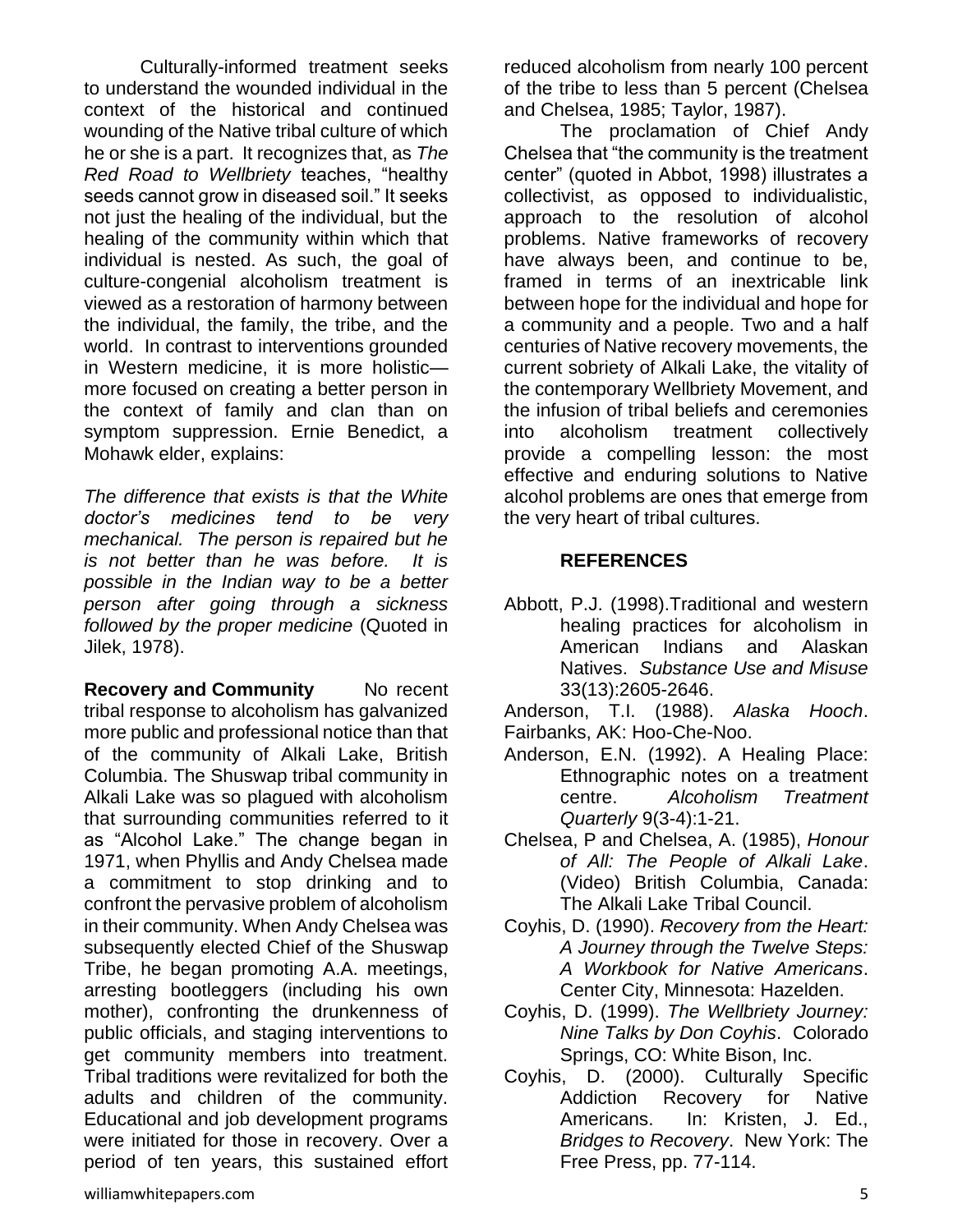French, L.A. (2000). *Addictions and Native Americans*. Westport, CT: Praeger.

- Hall, R.L. (1986). Alcohol treatment in American Indian populations: An indigenous treatment modality compared with traditional approaches. *Annals of the New York Academy of Sciences* 472:168-178.
- Heath, D. (1983). Alcohol use among North American Indians: A cross-cultural survey of patterns and problems. In: *Research Advances in Alcohol and Drug Problems*, Volume 7, Ed. by Reginald Smart, et al., NY: Plenum Press, pp. 343-396.
- Holmes, M and Antell, J. (2001). The social construction of American Indian Drinking: Perceptions of American Indian and White officials. *The Sociological Quarterly* 42(2):151-173.
- Jilek, W.G. (1978). Native renaissance: The survival of indigenous therapeutic ceremonials among North American Indians. *Transcultural Psychiatric Research* 15:117-147.
- Jilek-Aall, L. (1981). Acculturation, alcoholism, and Indian-style Alcoholics Anonymous. *Journal of Studies of Alcohol* (Suppl. 9):143- 158.
- Jilek, W. (1994). Traditional healing in the prevention and treatment of alcohol and drug abuse. *Transcultural Psychiatric Research* Review 31:219- 256.
- Kennedy, M.A. (1997) *The Whiskey Trade of the Northwestern Plains: A Multidisciplinary Study*. New York: Peter Lang.
- Leland, J. (1976). *Firewater Myths: North American Indian Drinking and Alcohol Addiction.* New Brunswick, New Jersey: Rutgers Center of Alcohol Studies Monograph No. 11.
- Lender, M and Martin, J. (1982). *Drinking in America.* NY: The Free Press.
- MacAndrew, C. and Edgerton, R.B. (1969) *Drunken Comportment: A Social Explanation*. New York: Aldine, 1969.
- McCormick, R. (2000). Aboriginal traditions in the treatment of substance abuse.

*Canadian Journal of Counseling* 34(1):25-32.

- Mancall, P. (1995). *Deadly Medicine: Indians and Alcohol in Early America*. Ithaca, NY: Cornell University Press.
- Maracle, B. (1993). *Crazywater: Native Voices on Addiction and Recovery*. Toronto, Ontario: Viking.
- May, P. (1994). The epidemiology of alcohol abuse among American Indians: The mythical and real properties. *American Indian Culture and Research Journal* 18:121-143.
- Morgan, P. (1983). Alcohol, disinhibition, and domination: A conceptual analysis. In *Alcohol and Disinhibition: Nature and Meaning of the Link*, Ed. by Room and Collins. Washington D.C.: U.S. Government Printing Office, pp 405-430.
- Mosher, J. (1975). Liquor legislation and Native Americans: History and perspective. Working Paper F 136. Berkeley: Social Research Group, University of California.
- Simonelli, R. (1993). White Bison presents a Native view: Alcoholic recovery and the Twelve Steps. *Winds of Change* 8(3):41-46.
- *The Red Road to Sobriety—Video Talking Circle*. San Francisco, CA: Kifaru Productions.
- Taylor, V. (1987). The triumph of the Alkali Lake Indian band. *Alcohol Health and Research World* Fall, 57.
- Unrau, William (1996). *White Man's Wicked Water: The Alcohol Trade and Prohibition in Indian Country, 1802- 1892.* Lawrence: University Press of Kansas.
- Westermeyer, J. (1974). "The drunken Indian:" Myths and realities. *Psychiatric Annals,* 4(11):29-36.
- Westermeyer, J. and Baker, J. (1986). Alcoholism and the American Indian. In N.S. Estes and M.E. Heineman (Eds.) *Alcoholism: Development, Consequences, and Interventions*, 3rd edition, pp. 273-282. St. Louis: Mosby.
- Westermeyer, J. (1996). Alcoholism among new world peoples: A critique of